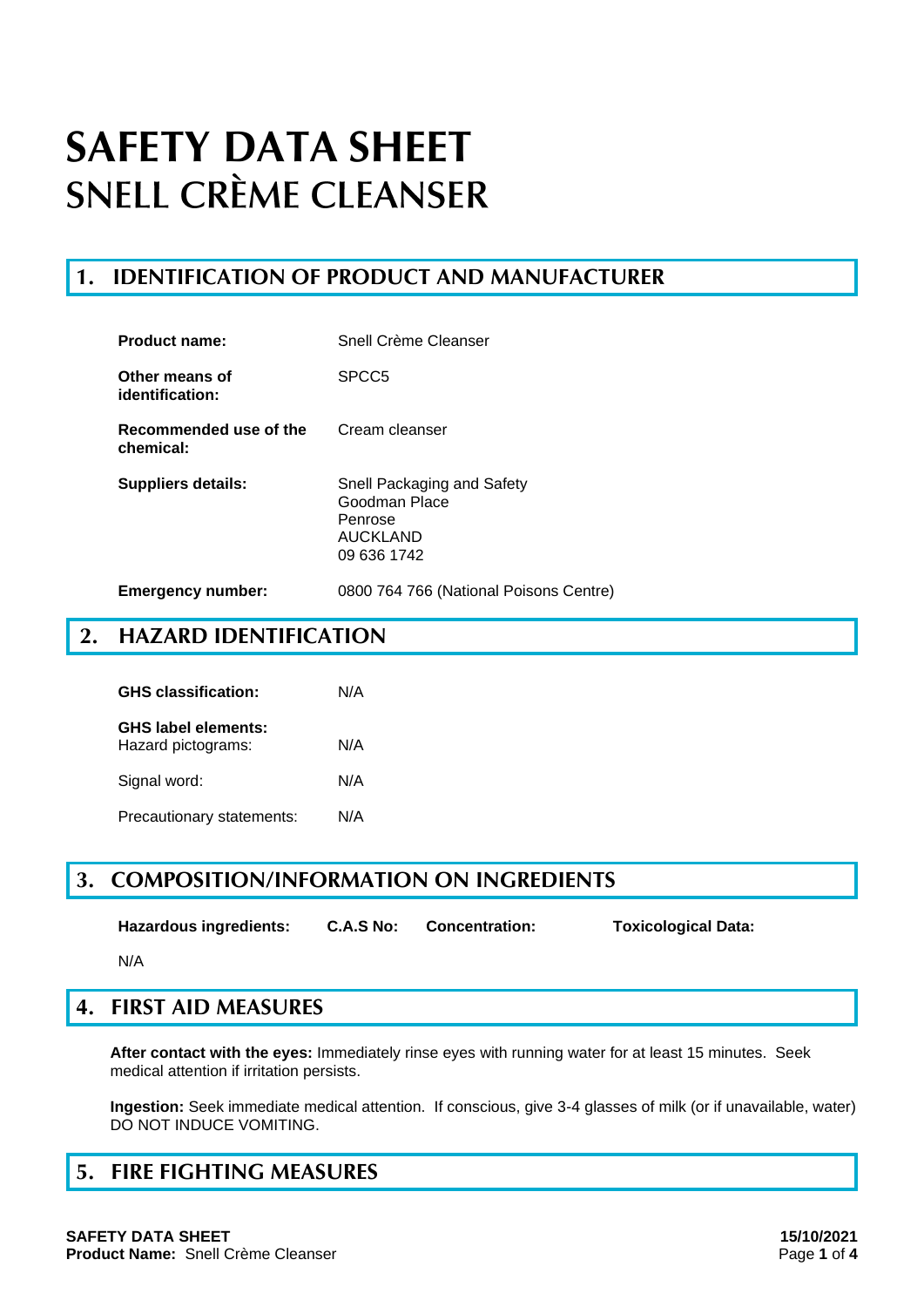**Extinguishing media: Suitable:** All

**Special Fire Fighting Procedures:** This product not is flammable.

### **Unusual Fire and Explosion Hazards:**

Hazardous Product of combustion: Toxic organic vapours, amines and oxides of carbon and nitrogen and hydrogen chloride

## **6. ACCIDENTAL RELEASE MEASURES**

**Spills:** Wear appropriate protective equipment and respirator where mists or vapours of unknown concentrations may be generated

**Large Spills:** Do not allow the product to enter drains or waterways. Remove leaking containers to a detached area. Bund spill area and recover, consider recycling. Absorb spilled product with inert material (e.g. sand, earth etc.).

Floors may become slippery. NB vigorous flushing may generate copious foam.

**Disposal:** Dispose of waste to an approved waste disposal facility.

**Cleaning of equipment:** Clean with water.

#### $\overline{7}$ . **HANDLING AND STORAGE**

**Handling:** Measures to prevent fire and explosion: No special measures required. Avoid eve contact.

**Storage:** Do not contaminate drinking water, food or feed by storage or disposal.

#### 8. **EXPOSURE CONTROLS/PERSONAL PROTECTION**

**Ventilation:** In processes where mists or vapours may be generated, proper ventilation must be provided in accordance with good ventilation practices.

### **Personal Protective Equipment**

Eye Protection: Safety glasses/goggles Hand Protection: N/A Skin and Body Protection: N/A

#### 9. **PHYSICAL AND CHEMICAL PROPERTIES**

**Form:** Liquid

**Colour:** White

**Odour:** Lemon

**SAFETY DATA SHEET 15/10/2021 Product Name:** Snell Crème Cleanser **Page 2** of 4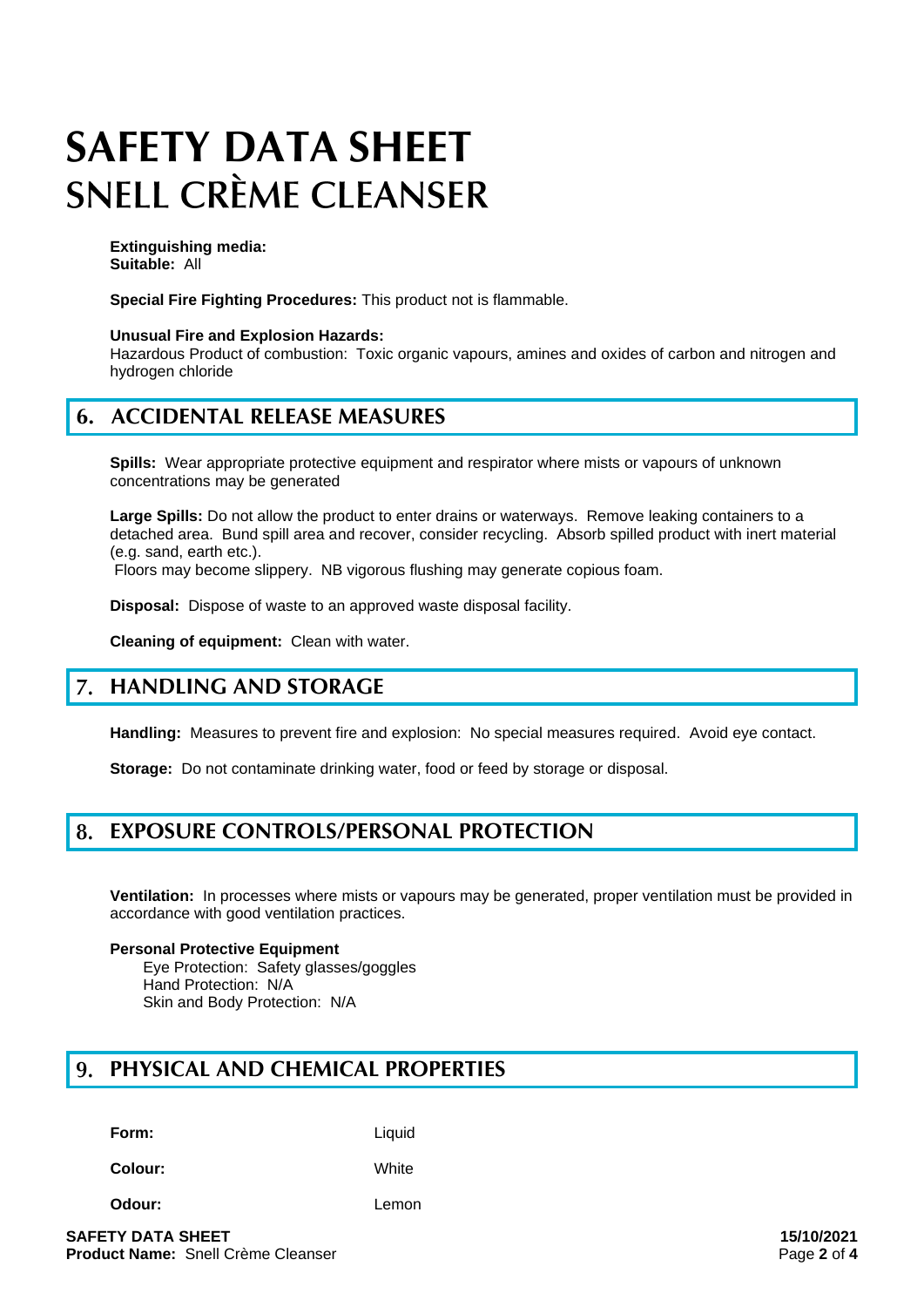| <b>Boiling Point (degree c):</b> | $100\textdegree C$ |
|----------------------------------|--------------------|
| Flash Point (degree c):          | N/D                |
| Max, % Volatile:                 | N/D                |
| Density at 20 degree c, g/ml:    | N/D                |
| <b>Solubility in Water:</b>      | 100%               |
| pH:                              | 10.5               |

## **10. STABILITY AND REACTIVITY**

**Stability:** Stable under normal operating conditions

**Materials to Avoid:** N/D

**Hazardous Decomposition Products:** N/A

**Dangerous Reactions:** None

## **TOXICOLOGICAL INFORMATION**

| <b>Health Effects:</b>        | Swallowed: Harmful if swallowed<br>Eye: N/A<br>Skin: N/A<br>Inhaled: Irritating if inhaled. |
|-------------------------------|---------------------------------------------------------------------------------------------|
| <b>Acute oral Toxicity:</b>   | N/D                                                                                         |
| <b>Acute Dermal Toxicity:</b> | N/D                                                                                         |
| <b>Skin Irritation:</b>       | Wash contaminated area for 15 minutes; if irritation persists consult a<br>doctor.          |
| <b>Eye Irritation:</b>        | Flush well with water for 15 minutes, then consult a doctor.                                |
| Sensitisation:                | N/D                                                                                         |

## **12. ECOLOGICAL INFORMATION**

| <b>Aquatic Toxicity:</b> | N/A |
|--------------------------|-----|
| <b>Avian Toxicity:</b>   | N/A |